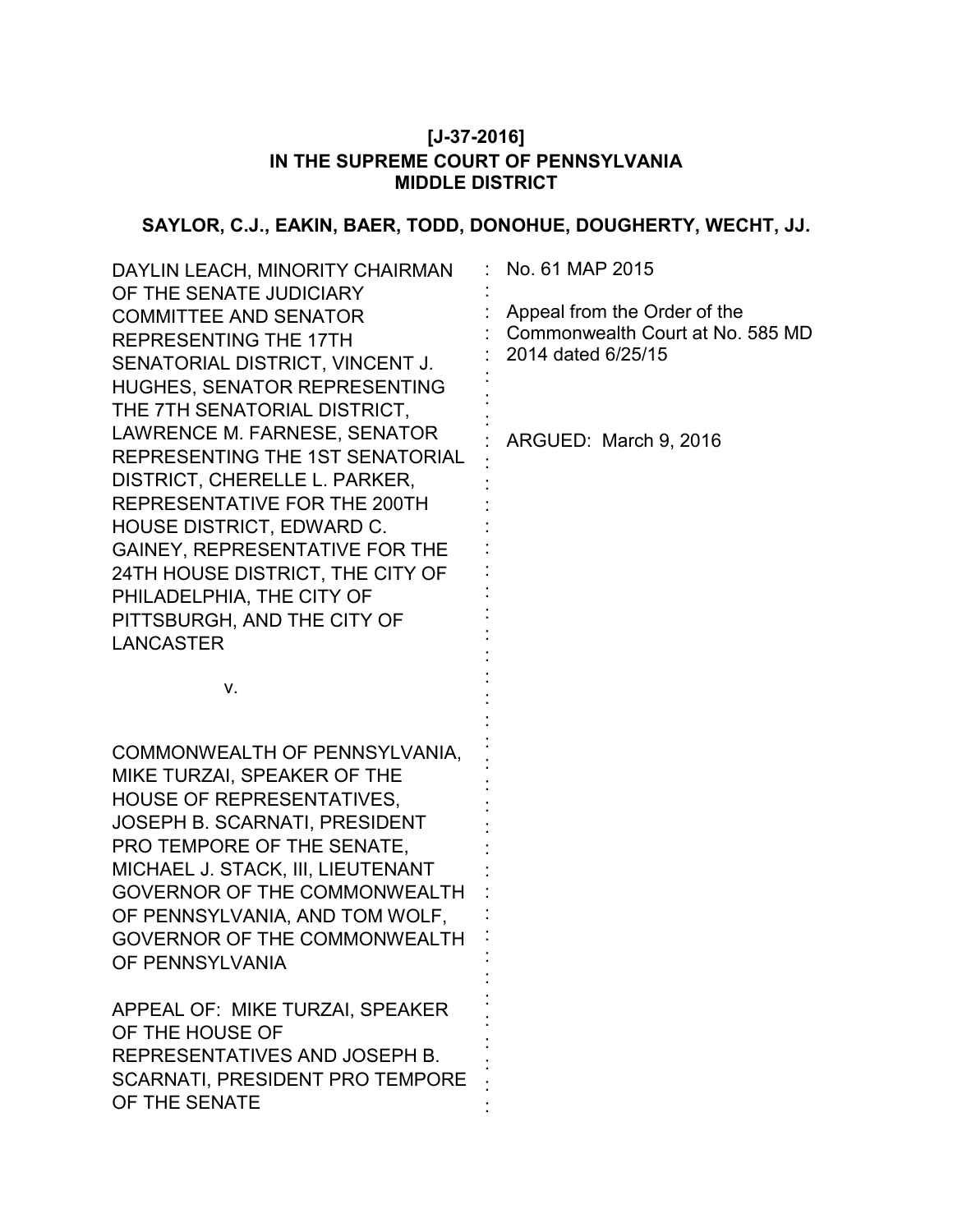#### *O***PINION**

### **CHIEF JUSTICE SAYLOR DECIDED: June 20, 2016**

This direct appeal involves a challenge to the regularity of the enactment of Act 192 of 2014. Our disposition centers on the challengers' contention that the legislation violates the single-subject rule of Article III, Section 3 of the Pennsylvania Constitution.

Act 192 began as House Bill 80 ("HB 80"), introduced in January 2013. In its initial form, HB 80 was a two-page bill which added the newly-defined offense of theft of secondary metal – such as copper and aluminum, or wire and cable used by utilities and transportation agencies – to the Crimes Code at Section 3935. Reflecting its limited content, the bill was titled, "AN ACT Amending Title 18 (Crimes and Offenses) of the Pennsylvania Consolidated Statutes, defining the offense of theft of secondary metal; and prescribing penalties." HB 80, Printer's No. 68, at 1. After undergoing minor revisions, HB 80 was approved by the House and sent to the Senate.

The Senate Judiciary Committee added a section amending the existing trespass provision of the Crimes Code, *see* 18 Pa.C.S. §3503, to specify that an individual who trespasses in order to steal secondary metal commits a first-degree misdemeanor as a "simple trespasser." *Id.* §3503(b.1)(1)(iv), (b.1)(2). The committee later made an additional revision to Section 3503 defining "secondary metal" by reference to the definition contained in Section 3935 (which, as noted, sets forth the new substantive offense). The bill's title was updated to reflect these minor revisions. *See* HB 80, Printer's No. 4284, at 1.

Meanwhile, in April 2013, a separate House bill, HB 1243, was introduced and began proceeding through the General Assembly. HB 1243 changed various provisions of subchapter 61(A) of the Crimes Code, that is, the Pennsylvania Uniform Firearms Act of 1995. *See* 18 Pa.C.S. §§6101-6127 ("Firearms Act"). As amended on its second

### $[J-37-2016] - 2$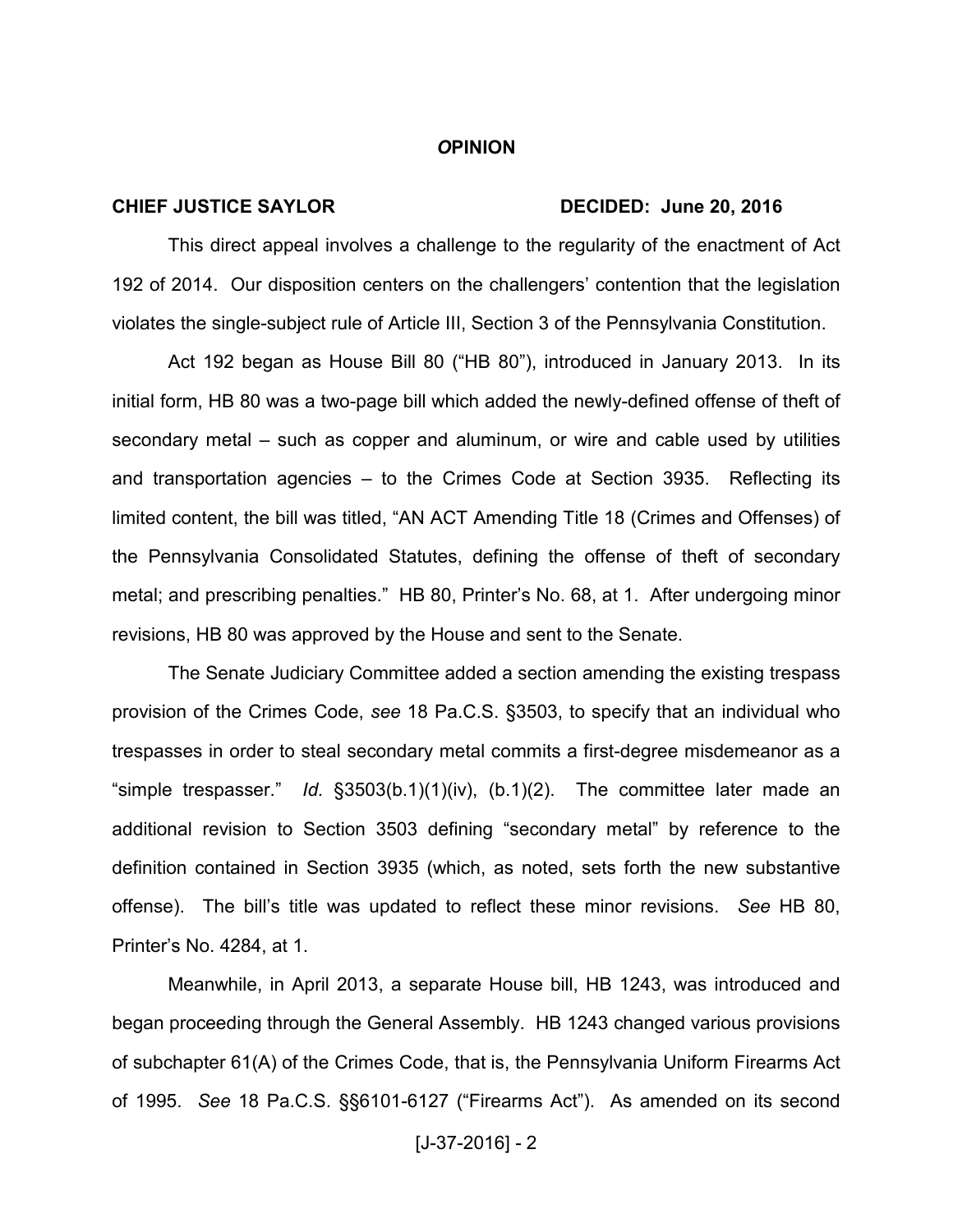consideration in the House, the bill retained some of its original provisions and – important to this dispute – encompassed substantial additions to Section 6120, which generally prohibits counties and other municipalities from regulating the lawful ownership, possession, transfer, or transportation of firearms and ammunition. *See* 18 Pa.C.S. §6120(a). These additions gave persons adversely affected by local guncontrol laws standing to bring an action against the municipality. Further, they broadly defined "person adversely affected" to include individuals and membership organizations. *See* HB 1243, Printer's No. 4179, at 6-7 (revising 18 Pa.C.S. §6120(a.2), (b)).<sup>1</sup> HB 1243's title, at this juncture, read as follows:

AN ACT Amending Title 18 (Crimes and Offenses) of the Pennsylvania Consolidated Statutes, in firearms and other dangerous articles, further providing for Pennsylvania State Police and for limitation on the regulation of firearms and ammunition.

HB 1243, Printer's No. 4179, at 1.<sup>2</sup>

 $\overline{a}$ 

On October 15, 2014, HB 1243's substantive provisions were folded into HB 80, which now contained four substantive sections addressing: trespass for the purpose of unlawfully taking secondary metal from the premises; theft of secondary metal as an independent offense; state police disclosure of records; and standing for individuals or organizations to challenge local gun regulations. The bill's title was updated to read:

 $1$  HB 1243's additions to Section 6120 also included a mandatory fee-shifting provision requiring courts to award reasonable expenses where the plaintiff's challenge is determined to be meritorious or where the regulation at issue is repealed before the court reaches a final determination. *See id.* at 6 (revising 18 Pa.C.S. §6120(a.3)).

 $2$  The title mentioned the state police in reference to a section of the bill requiring the agency to send the federal government certain mental-health records which could affect a person's ability to possess firearms under federal law. *See id.* at 5 (altering Section 6111.1 of the Firearms Act, 18 Pa.C.S. §6111.1); 18 U.S.C. §922(g)(3), (4).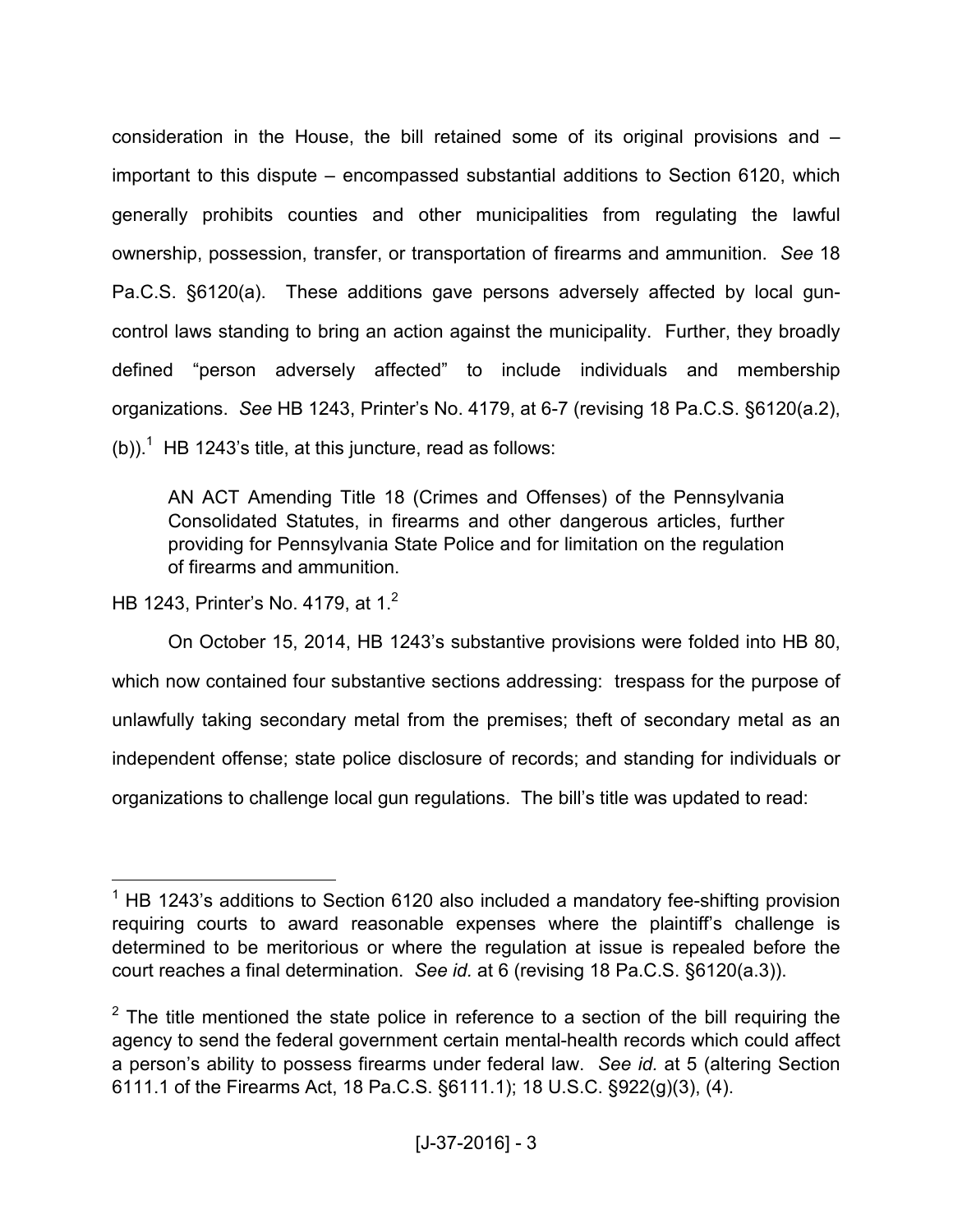AN ACT Amending Title 18 (Crimes and Offenses) of the Pennsylvania Consolidated Statutes, in burglary and other criminal intrusion, further providing for the offense of criminal trespass; defining the offense of theft of secondary metal; prescribing penalties; and, in firearms and other dangerous articles, further providing for Pennsylvania State Police and for limitation on the regulation of firearms and ammunition.

HB 80, Printer's No. 4318, at 1. Shortly after the merger, both Houses of the General Assembly approved HB 80 in its final form. The bill became Act 192 when then-Governor Tom Corbett signed it into law on November 6, 2014.

Appellees – the cities of Philadelphia, Pittsburgh, and Lancaster, as well as several legislators who had voted against HB 80 – filed a petition for review in the nature of a complaint in equity in the Commonwealth Court's original jurisdiction, naming the Commonwealth, the Governor, the Lieutenant Governor, and the Speaker of the House as respondents. The President *pro tempore* of the Senate was permitted to intervene as an additional respondent. $3$ 

In their complaint, Appellees asked the court to invalidate Act 192 on the basis that it violates Article III, Sections 1 and 3 of the state charter and to enjoin the Commonwealth from enforcing its provisions. *See* PA. CONST. art. III, §§1, 3 (stating, respectively, that "no bill shall be so altered or amended, on its passage through either House, as to change its original purpose[,]" and "[n]o bill shall be passed containing more than one subject, which shall be clearly expressed in its title, except a general appropriation bill or a bill codifying or compiling the law or a part thereof"). As to Section 1, Appellees alleged that the act's original purpose was to create criminal penalties for the theft of secondary metal, and its purpose was later altered to include topics pertaining to state police reporting requirements and the creation of a new right of action against municipalities by individuals and organizations affected by local gun-control

<sup>3</sup> The House Speaker and the Senate President *pro tempore*, appellants herein, will be referred to as the "legislative leaders."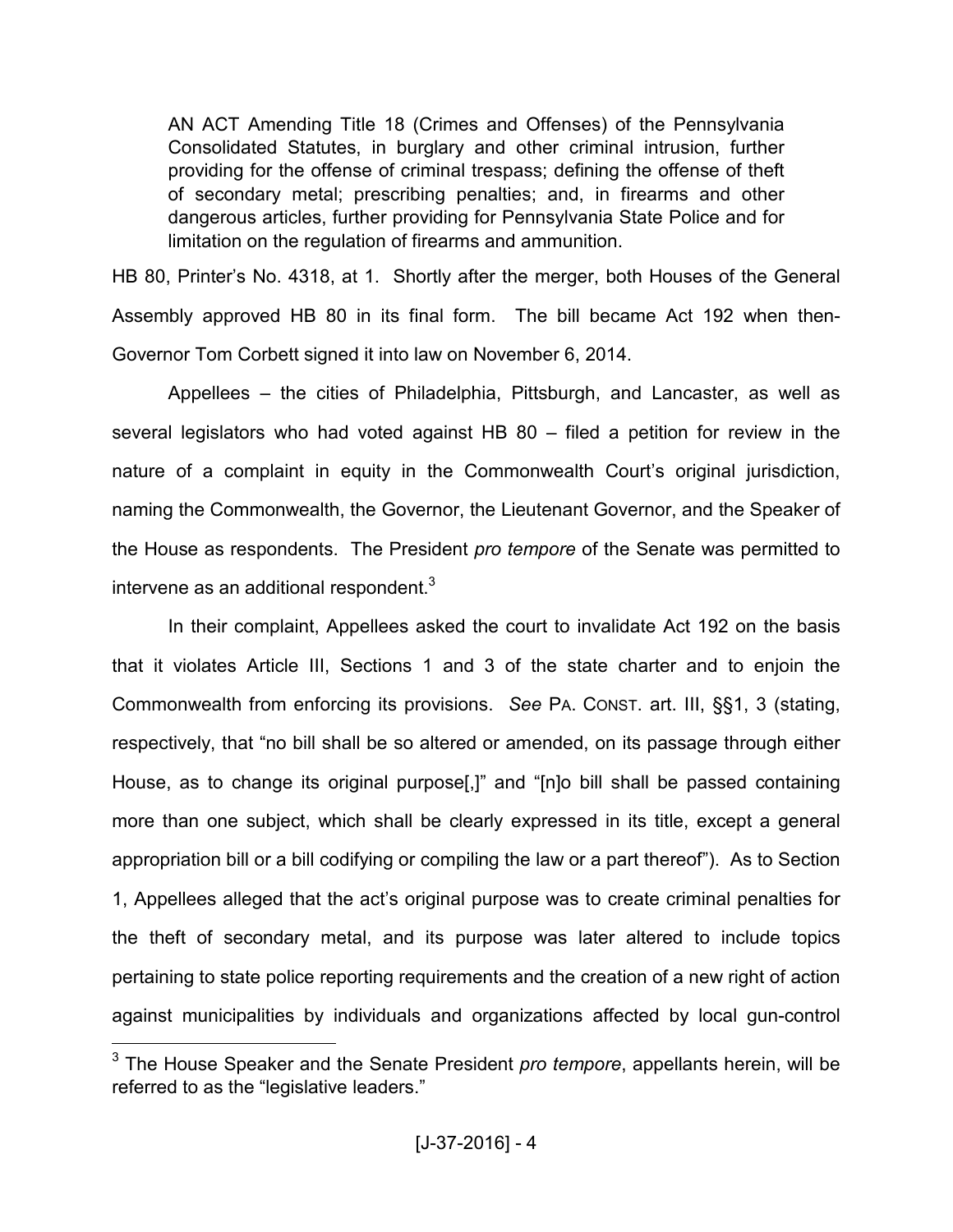laws. They alleged that they were harmed by the manner in which this change was made late in the legislative process so that they, and the public, did not have adequate time to consider and comment on HB 80 in its final form. With regard to the Section 3 claim, Appellees stated that HB 80 contained more than one subject, thus depriving the General Assembly of the ability to vote with circumspection on its separate and unrelated provisions.

The legislative leaders filed preliminary objections in the nature of a demurrer, the Commonwealth filed preliminary objections asserting sovereign immunity, and the Governor filed preliminary objections stating that no cognizable claim had been raised against him. The Commonwealth Court approved the parties' stipulation to discontinue the matter as to the Commonwealth and the Governor, and it granted the Lieutenant Governor's request to be dismissed as a respondent, leaving the legislative leaders as the sole remaining respondents. Meanwhile, Appellees had moved for summary relief pursuant to appellate rule 1532(b). *See* Pa.R.A.P. 1532(b) (allowing the court to enter judgment "if the right of the applicant thereto is clear").

With the parties' cross-dispositive motions pending, the court granted Appellees' request for summary relief, dismissed the legislative leaders' demurrer as moot, and declared Act 192 unconstitutional. *See Leach v. Commonwealth*, 118 A.3d 1271 (Pa. Cmwlth. 2015) (*en banc*). As to the single-subject requirement, the majority concluded that setting forth criminal penalties for the theft of copper and aluminum could not be considered within the same subject as the creation of a civil cause of action to challenge municipal firearms legislation. *See id.* at 1283.

The majority initially discussed the multiple purposes of the single-subject rule, including the curtailment of disfavored legislative practices such as logrolling and the inclusion at the last minute of unrelated provisions, as well as promotion of efficiency in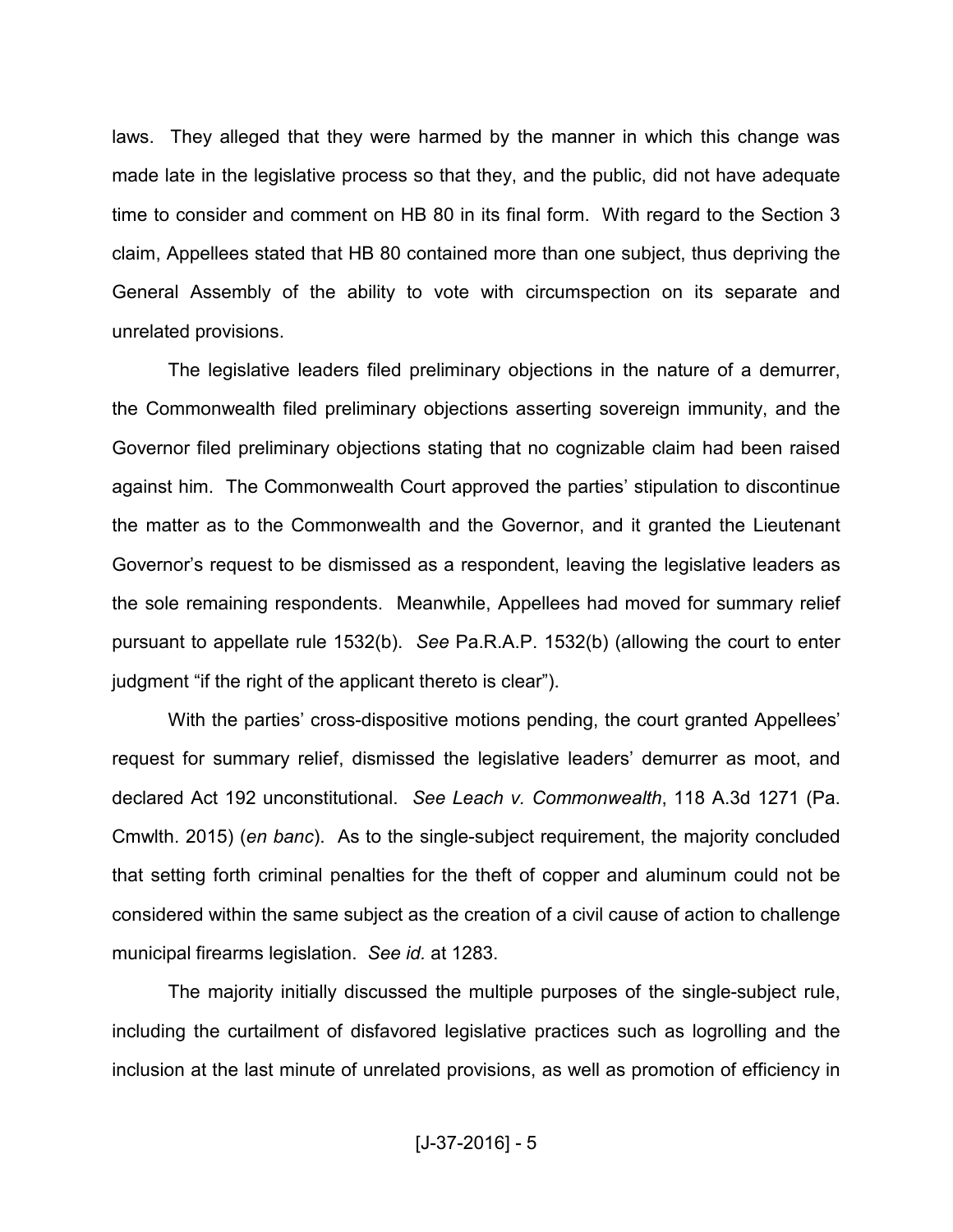the legislative process. *See id.* at 1279. *See generally City of Phila. v. Commonwealth*, 575 Pa. 542, 573-75, 838 A.2d 566, 585-86  $(2003).<sup>4</sup>$  The opinion then moved into the application of the "germaneness" test which has come to characterize the judicial review of single-subject challenges. In doing so, the majority provided an extensive discussion of this Court's decisions in *City of Philadelphia*, *Pennsylvania State Ass'n of Jury Commissioners v. Commonwealth*, 619 Pa. 369, 64 A.3d 611 (2013), and *Commonwealth v. Neiman*, 624 Pa. 53, 84 A.3d 603 (2013), all of which sustained single-subject challenges. *See Leach*, 118 A.3d at 1280-82.

From these decisions, the Commonwealth Court majority framed the essential inquiry as determining whether the various subjects contained within the enactment under review "have a nexus to a common purpose," or "are part of 'a unifying scheme to accomplish a single purpose.'" *Id.* at 1282 (quoting, indirectly, *City of Phila.*, 575 Pa. at 579, 838 A.2d at 589). Applying this test, the majority found that the primary subjects covered by Act 192 – including, on the one hand, criminal penalties for theft of copper and aluminum and, on the other hand, the creation of a civil cause of action to challenge municipal firearms legislation – were so disparate as to lack any clear, common nexus.

 $4$  The single-subject rule also serves two other purposes. Related to the above, it "free[s] legislators from the burden of voting for unpalatable measures in order to achieve the passage of favored ones." Justin W. Evans & Mark C. Bannister, *The Meaning and Purposes of State Constitutional Single Subject Rules: A Survey of States and the Indiana Example*, 49 VAL. U. L. REV. 87, 154 (2014). Also, except with respect to appropriation bills where the governor may exercise a line-item veto, *see* PA. CONST. art. IV, §16, the rule protects the integrity of the Governor's veto power by aiding the governor's ability to veto or approve measures based on their individual merit. *See City of Phila.*, 575 Pa. at 575 n.18, 838 A.2d at 586 n.18. *But cf.* Michael D. Gilbert, *Single Subject Rules and the Legislative Process*, 67 U. PITT. L. REV. 803, 847-48 (2006) (commenting upon the governor's influence on the legislative process and observing that the single-subject rule impedes executive-orchestrated log rolls).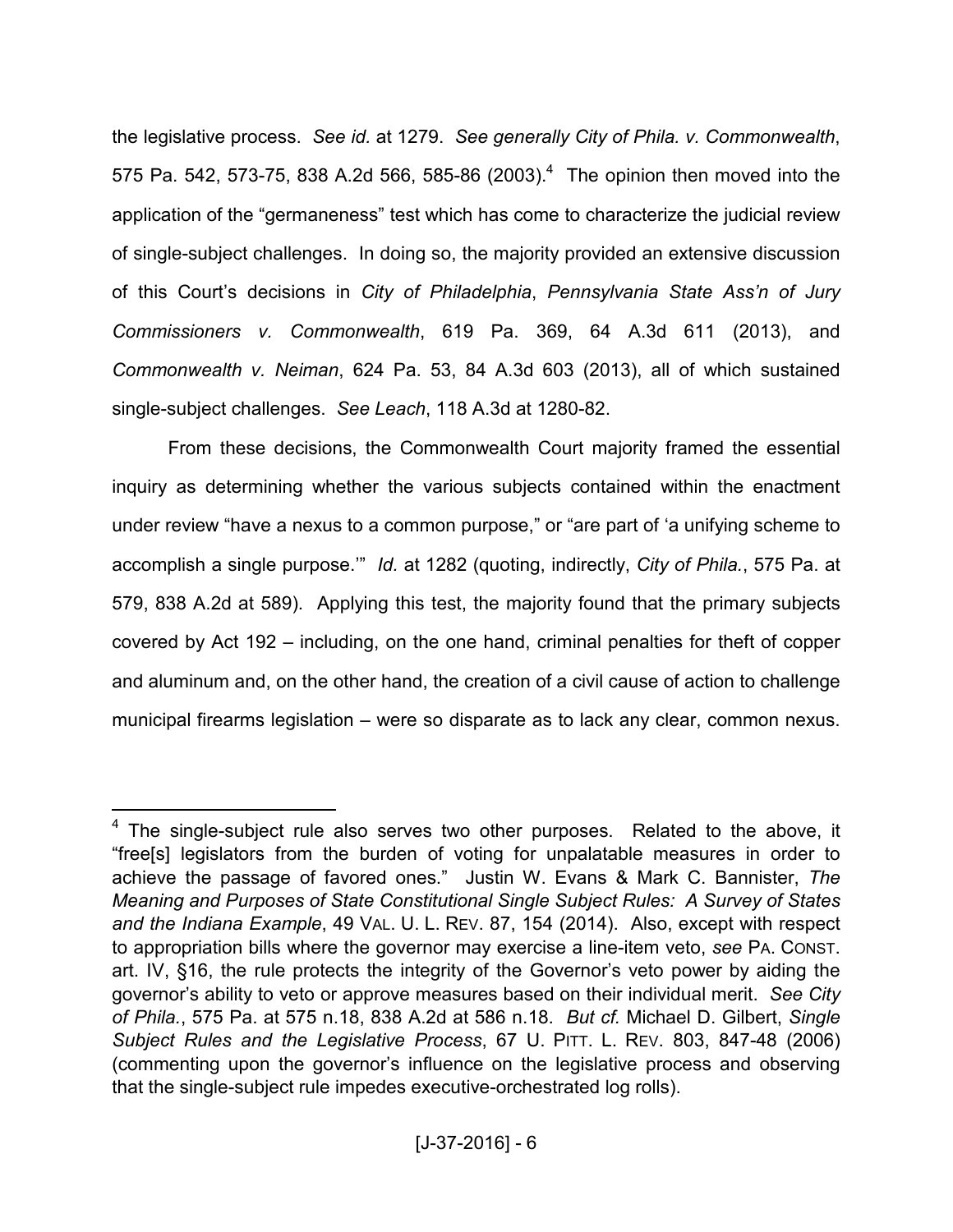*See id.* at 1283. Thus, the majority discerned no single unifying subject to which all of Act 192's subjects were germane.

The majority also disagreed with the legislative respondents that a unifying theme of "amending the Crimes Code" would suffice. In this regard, the majority likened this theme to the overly broad ones which were rejected by this Court in *City of Philadelphia*, *Jury Commissioners*, and *Neiman*. *See id.* at 1283; *cf. Marcavage v. Rendell*, 936 A.2d 188, 193 (Pa. Cmwlth. 2007) (*en banc*) (reasoning that "to conclude that the General Assembly could initiate a piece of legislation in the context of the Crimes Code and rely upon that concept as a unifying justification for amendments to bills under the Crimes Code that contain no nexus to the conduct to which the original legislation was directed would stretch the Supreme Court's meaning of 'reasonably broad terms'" (quoting *Pennsylvanians Against Gambling Expansion Fund, Inc. v. Commonwealth*, 583 Pa. 275, 318, 877 A.2d 383, 409 (2005) ("PAGE"))), *aff'd per curiam*, 597 Pa. 371, 951 A.2d 345 (2008) (adopting the Commonwealth Court's opinion). Additionally, the majority rejected a posited theme of "regulation of firearms or the ability to own a firearm," as it failed to discern how this supplied an essential unifying subject as between criminal penalties for theft of metals and civil suits "through which an expansive class of parties may seek to invalidate municipal firearms legislation[.]" *Leach*, 118 A.3d at 1283; *accord id.* at 1284 ("The distinctions between criminal and civil remedies, between individual and municipal conduct, and between theft and enacting firearms regulation are so pronounced that they confound every effort to focus on a unifying theme.").<sup>5</sup>

-

 $5$  In terms of the original-purpose rule, the majority made this same comparison, indicating that, whereas the initial purpose was to criminalize the theft of secondary metal, the final purpose pertained, as well, to the "vastly different activit[y]" of prosecuting lawsuits against municipalities in relation to their gun ordinances. *Id.* at  $(continued...)$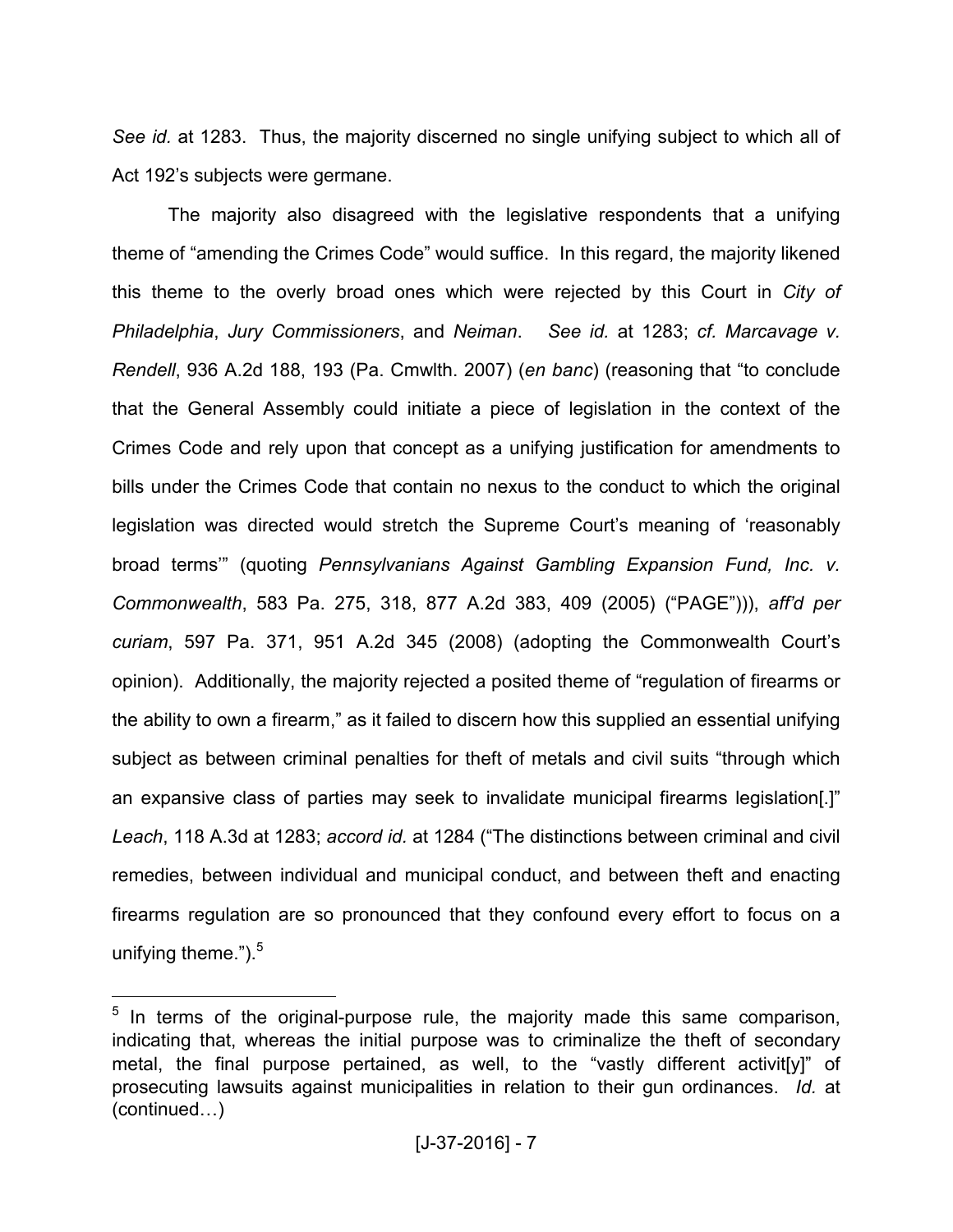Judge McCullough filed a concurring and dissenting opinion focusing primarily on precedent. She opined that, under *Ritter v. Commonwealth*, 120 Pa. Cmwlth. 374, 548 A.2d 1317 (1988), *aff'd per curiam*, 521 Pa. 536, 557 A.2d 1064 (1989) – which, she noted, has never been overruled – Act 192 comported with the single-subject requirement.<sup>6</sup> However, she concluded that it failed the original-purpose test in light of *Marcavage*, in which the court found an Article III, Section 1 violation where a bill initially defined the offense of agricultural crop destruction but was later amended to, instead, expand the scope of the crime of ethnic intimidation. *See Marcavage*, 936 A.2d at 193- 94. Overall, Judge McCullough expressed her concern that:

Under the Majority's analysis, it is unclear how our legislature can amend the Crimes Code to comport with both the single-subject and original purpose rules: just amending one crime at a time; just amending the same type of crimes (*e.g.*, property offenses, offenses against the person, etc.); just amending the penalties and/or the elements of all crimes; just creating new crimes; just amending collateral measures for certain and/or all kinds of crimes; or some combination of the above? Obviously, the legislature needs a degree of flexibility to amend the Crimes Code in an efficient and effective manner . . ..

*Leach*, 118 A.3d at 1291 (McCullough, J., concurring and dissenting).

Presently, the legislative leaders argue that the Commonwealth Court majority

erred in finding a single-subject violation because Act 192 is limited to the subject of

<u>.</u>

<sup>(...</sup>continued)

<sup>1288.</sup> Accordingly, the court found that Act 192 violated Article III, Sections 1 and 3. *See id.* at 1288-89.

<sup>&</sup>lt;sup>6</sup> The statute upheld in *Ritter* made Crimes Code amendments which: gave district attorneys certain procedural rights in the context of prisoner litigation; augmented penalties for underage drinking and the sale of alcohol to minors; enhanced penalties for drug trafficking to minors; provided penalties for the scattering of rubbish; and regulated matters relating to the performance and funding of abortions. *See Ritter*, 120 Pa. Cmwlth. at 376, 548 A.2d at 1318.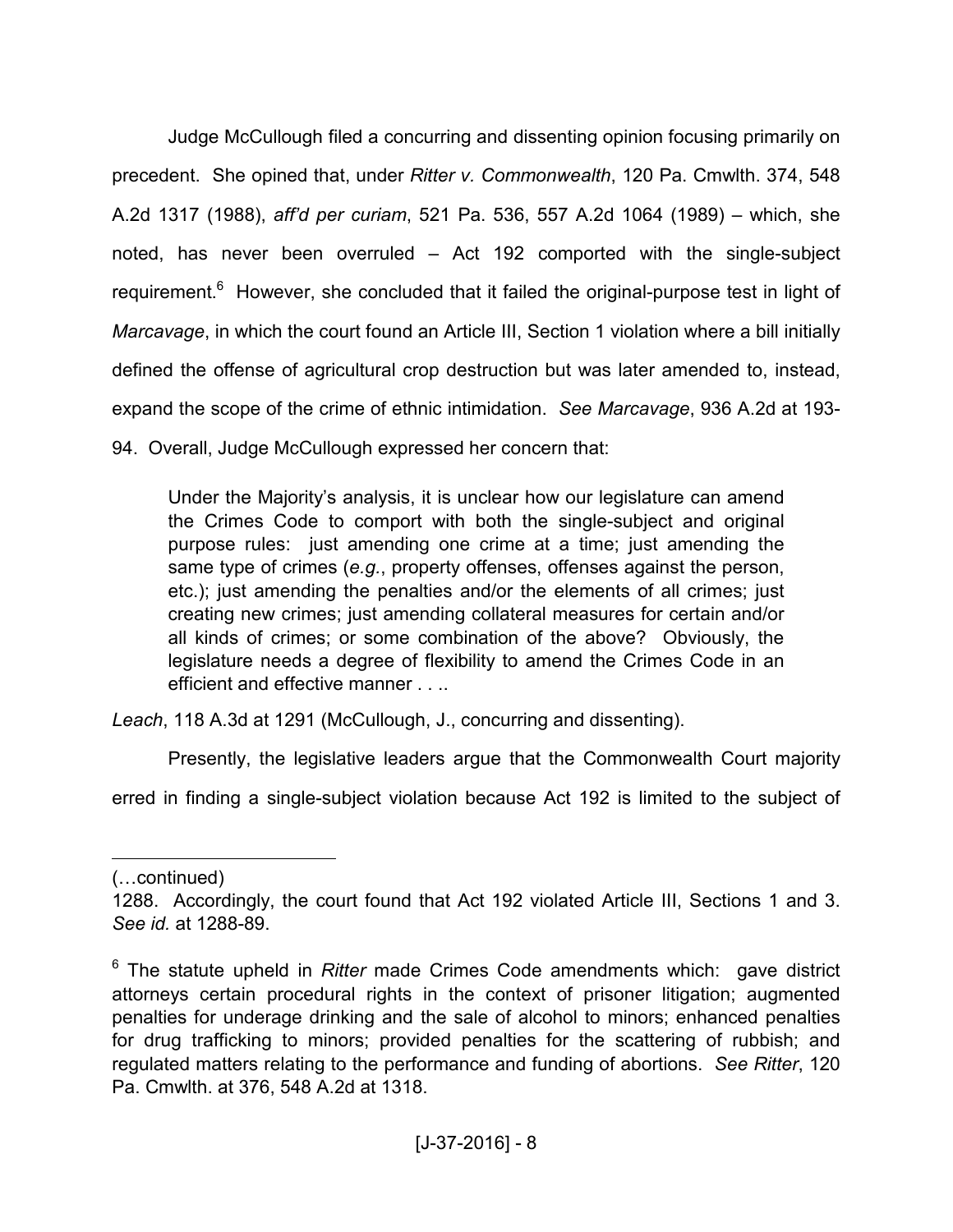amending the Crimes Code. They observe that *Ritter*, which also involved disparate Crimes Code amendments, has never been overruled or otherwise disapproved. Recognizing that *Ritter* was decided before *City of Philadelphia v. Commonwealth*, 575 Pa. 542, 838 A.2d 566 (2003), the legislative leaders also draw support from two post-*City of Philadelphia* decisions.

The first is *Spahn v. Zoning Board of Adjustment*, 602 Pa. 83, 977 A.2d 1132 (2009), in which this Court considered a statute that amended the First Class City Home Rule Act in two discrete ways by increasing penalties for Philadelphia Code violations and altering the rules governing standing to lodge a zoning appeal in Philadelphia; *Spahn* concluded that the bill related "to the single topic of Philadelphia home rule government, seeking to amend one thing – the Home Rule Act." *Id.* at 110, 977 A.2d at 1148. The second case is *Washington v. DPW*, 71 A.3d 1070 (Pa. Cmwlth.) (*en banc*), *aff'd per curiam*, 621 Pa. 191, 76 A.3d 536 (2013). In that decision, the *en banc* Commonwealth Court upheld an enactment with sections affecting numerous health and human services programs in both the Public Welfare Code and the Mental Health Code. The court reasoned that all such programs "can be unified under the theme of improving the effectiveness and efficiency of the delivery of human services programs to people in need," and that such programs "work together like parts of a single machine." *Id.* at 1082.

The legislative leaders proffer that the Crimes Code can be described in similar terms (*i.e.*, as a "single machine"), especially those aspects of the Code which were amended by Act 192. *See* Brief for Appellants at 20. As an example, they contend that the act grades criminal trespass for the purpose of stealing secondary metal as a firstdegree misdemeanor, meaning that a person convicted of such offense would lack standing to bring a claim against a municipality under Section 6120(a.2) because he or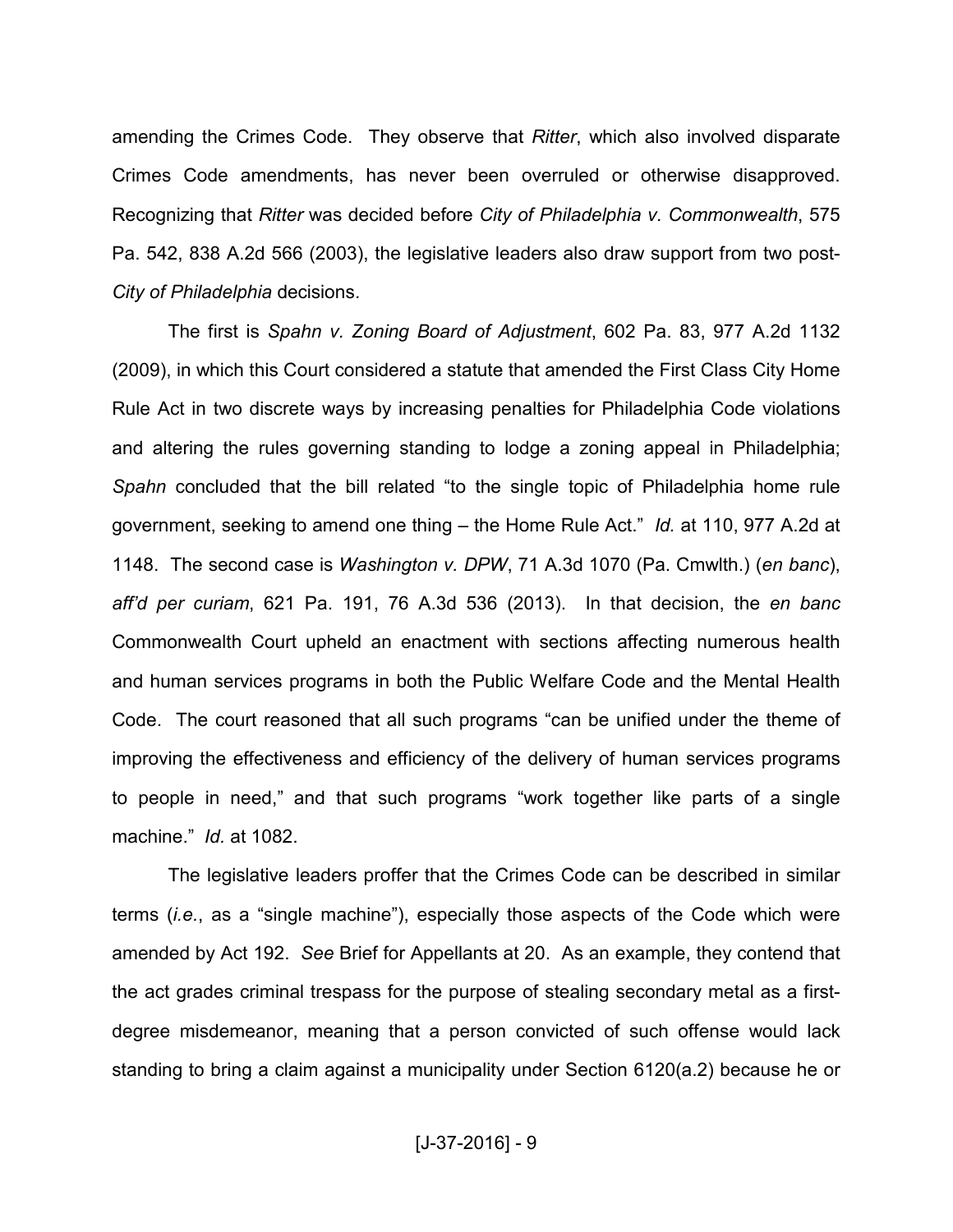she would not be allowed to own a firearm under federal law and, as such, would not be affected by local gun laws.<sup>7</sup> In this latter respect, the legislative leaders also suggest that, if revising the Crimes Code is too broad a topic, all of the act's provisions fit within the narrower subject of amending portions of the Crimes Code "that involve the regulation of firearms or the ability to own a firearm." *Id.* at 17.

Finally, the legislative leaders offer that the purpose of Article III, Section 3 – to ensure that legislation is voted on with circumspection – was not undermined in the present case as there was an open and lively debate among legislators before the final bill was voted. Therefore, the legislative leaders couch Appellees' action in challenging the legislation as attempting to attain through the courts what they were unable to achieve legislatively.

The National Rifle Association of America and the Firearm Owners Against Crime, as *amici curiae* supporting reversal, have filed a joint brief contending that the Commonwealth Court used an overly-superficial analysis by focusing on the mixing of criminal and civil provisions, whereas the theme which unifies all of Act 192's provisions is the strengthening of penalties within the Crimes Code so as to deter certain conduct. They indicate that individuals who commit the offenses addressed in the act face stiffer penalties upon conviction, and municipalities that violate Pennsylvania's longstanding firearms preemption law also face enhanced penalties as the result of a successful challenge. Overall, *amici* maintain that the Commonwealth Court was insufficiently deferential to the legislative prerogatives of the General Assembly.

Appellees initially criticize the legislative leaders to the degree they rely on cases decided before *City of Philadelphia*, a decision Appellees describe as a "watershed"

 $<sup>7</sup>$  The legislative leaders do not identify any aspect of federal law to support this</sup> argument.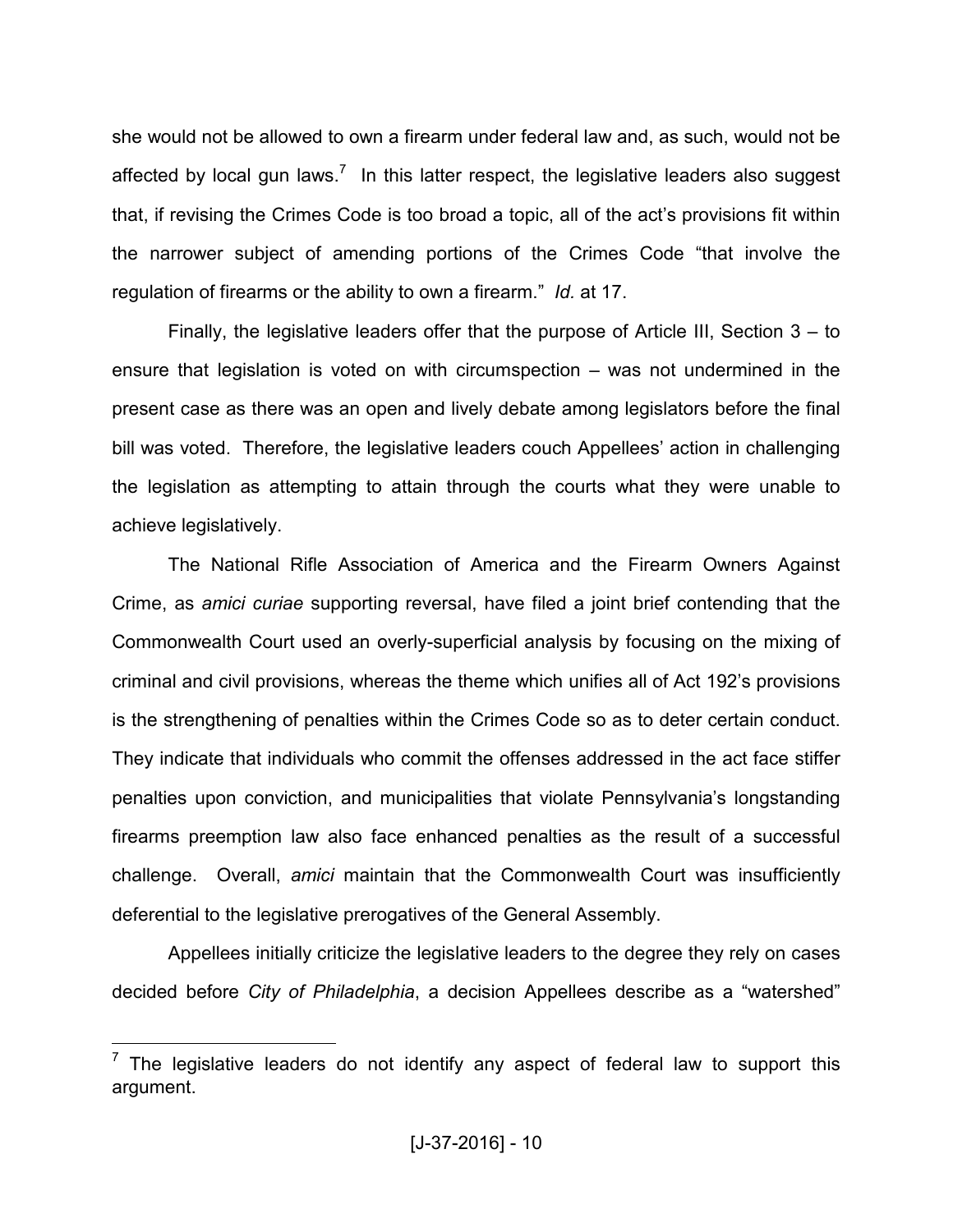ruling reasserting the judiciary's "role in preserving constitutional order." Brief for Appellees at 20. They observe that, since *City of Philadelphia* was decided, this Court has invalidated bills based on a single-subject violation on more than one occasion.<sup>8</sup> Further, Appellees posit that the process by which Act 192 was passed exemplifies the circumstances that the single-subject rule was intended to curtail, as HB 80 was a noncontroversial bill relating to the theft of copper and aluminum for all but the last few hours of its existence; then, for reasons of expediency, it was merged with an unrelated and controversial bill dealing with gun-control regulations in the final hours of a legislative session with a looming change in the Governor's office. *See id.* at 24-25.

As to the single-subject inquiry itself, Appellees argue that the fact that Act 192's provisions all revise aspects of the Crimes Code is a mere formality based on the number assigned by the Legislative Reference Bureau to the codified title. They assert that "crimes" is as broad as other proposed unifying topics rejected by this Court – such as "municipalities" in *City of Philadelphia*, "powers of county commissioners" in *Jury Commissioners*, and "judicial remedies and sanctions" or "refining civil remedies or relief" in *Neiman* – and that Act 192 does not relate solely to crimes in any event. In this respect, Appellees contend it is "fanciful" to suggest that Section 6120(a.2), which authorizes civil actions to challenge municipal legislation, pertains to the topic of crimes. *Id.* at 29 n.5.

<sup>8</sup> *See id.* at 22 (citing *Commonwealth v. Neiman*, 624 Pa. 53, 84 A.3d 603 (2013) (invalidating a statute which made changes to the Judicial Code, including revisions to Megan's Law and provisions relating to deficiency judgment procedures, the jurisdiction of county park police, and the statute of limitations for asbestos-related claims); *Pa. State Ass'n of Jury Comm'rs v. Commonwealth*, 619 Pa. 369, 64 A.3d 611 (2013) (striking down legislation that regulated surplus farm equipment and products, and allowed certain counties to eliminate the position of Jury Commissioner)).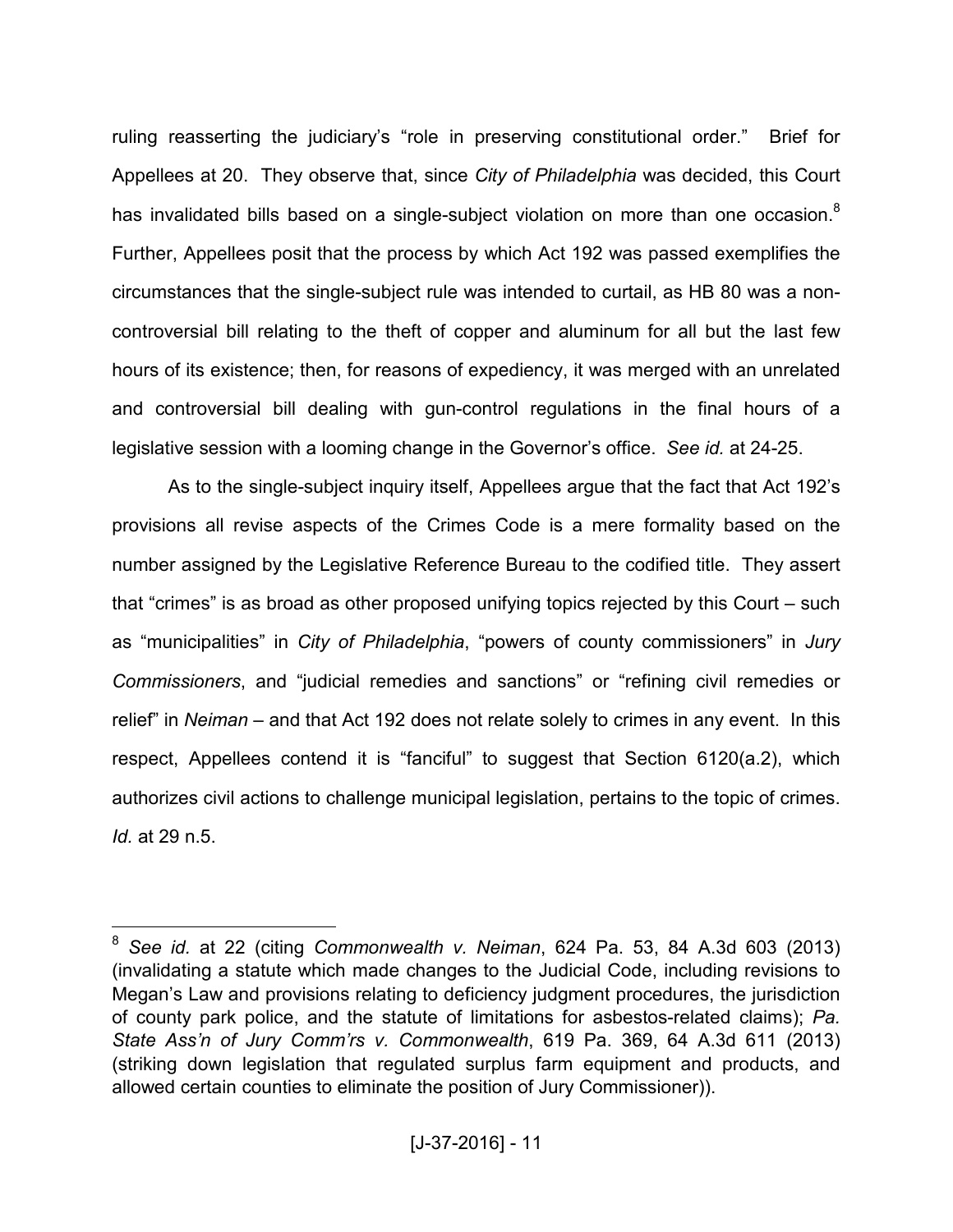Finally, Appellees take issue with the legislative leaders' fallback position that the act's unifying subject is amending aspects of the Crimes Code that involve the regulation of firearms or the ability to own a firearm. They maintain that theft of secondary metal cannot properly be viewed as a firearms offense and that the legislative leaders' suggestion along these lines comprises a *post hoc* attempt to make an "abstruse connection" between the act's parts. *Id.* at 31. Appellees urge this Court not to resolve the single-subject issue on such grounds, particularly as the rule is intended to promote a transparent process whereby the relationship between different portions of a bill are evident to other legislators and the public generally. *See id.*<sup>9</sup>

The historical background and purposes of Article III, Section 3 are now well traveled in our cases and will not be repeated here. Thus, we are left simply to apply the prevailing germaneness test. In doing so, we find ourselves in agreement, in all material respects, with the Commonwealth Court.

Like the Commonwealth Court, we respectfully disagree with the legislative leaders to the extent they suggest Act 192 passes single-subject scrutiny because all of its provisions amend aspects of the Crimes Code. As that court and Appellees have observed, this Court has rejected similarly broad proposed topics centering on an entire title of Pennsylvania statutory law. *See, e.g.*, *Neiman*, 624 Pa. at 70, 84 A.3d at 612 ("[T]he mere fact that a piece of legislation amends a particular title of the Pennsylvania Consolidated Statutes . . . or amends a particular article of a codified body of statutes

<sup>9</sup> Several *amici* have filed briefs supporting affirmance, including the City of Harrisburg, CeaseFirePA, and the Pennsylvania Coalition of Mayors Against Illegal Guns. Some of their arguments question the wisdom of, or need for, Act 192. Such issues are not relevant to judicial review of a statute's constitutional validity. *See PAGE*, 583 Pa. at 288, 877 A.2d at 390-01. *See generally Program Admin. Servs., Inc. v. Dauphin Cnty. Gen. Auth.*, 593 Pa. 184, 192, 928 A.2d 1013, 1017-18 (2007) (delineating the different functions of the legislative and judicial branches).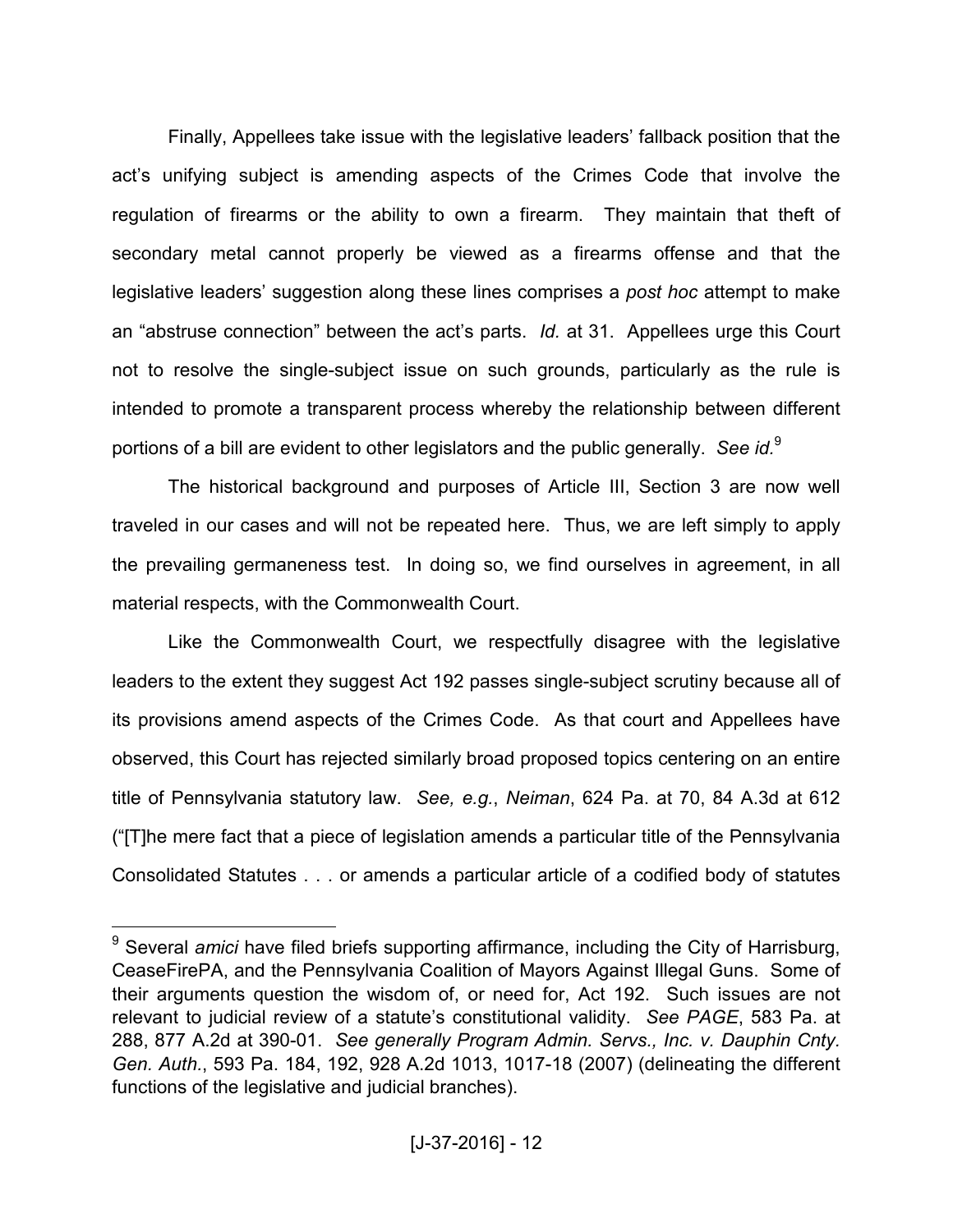such as the County Code . . . will not automatically fulfill the requirements of Article III, Section 3[.]"); *City of Phila.*, 575 Pa. at 580, 838 A.2d at 589 (rejecting "municipalities" as a unifying topic, since "'municipalities' is the subject of an entire Title of the Pennsylvania Consolidated Statutes"). The scope of the Crimes Code is similarly broad. It contains dozens of chapters which, among other things, define crimes and defenses, set penalties, establish victims' rights and civil remedies, and regulate criminal history records. Insofar as the Commonwealth Court's *Ritter* decision may be read to suggest otherwise, *see supra* note 6, it is disapproved.

We also find that the legislative leaders cannot prevail on their alternative theory that the act encompasses the subject of Crimes Code amendments involving the regulation of firearms or the ability to own a firearm. If this were Act 192's overall subject, we discern no reasonable basis to include provisions defining the offenses of theft of secondary metal or trespass for the purpose of stealing secondary metal. Even if we accept, *arguendo*, that a conviction of such offenses may impinge upon the defendant's ability to own a firearm under federal law, any connection to firearms predicated on that basis is simply too indirect and attenuated to allow the secondarymetal offenses reasonably to fall within the proposed subject.

Indeed, the manner in which the General Assembly fashioned the title of the act illustrates the point. The title begins by stating that the act amends the Crimes Code in regard to criminal trespass and theft of secondary metal (and their associated penalties). It continues: "and, in firearms and other dangerous articles, further providing for . . . limitation on the regulation of firearms and ammunition." Thus, the topic of limitations on local gun laws is set off from the offenses encompassed within the act, and it is only these municipal limitations that are stated to be relevant to firearms and other dangerous articles. The title, therefore, does not suggest that theft of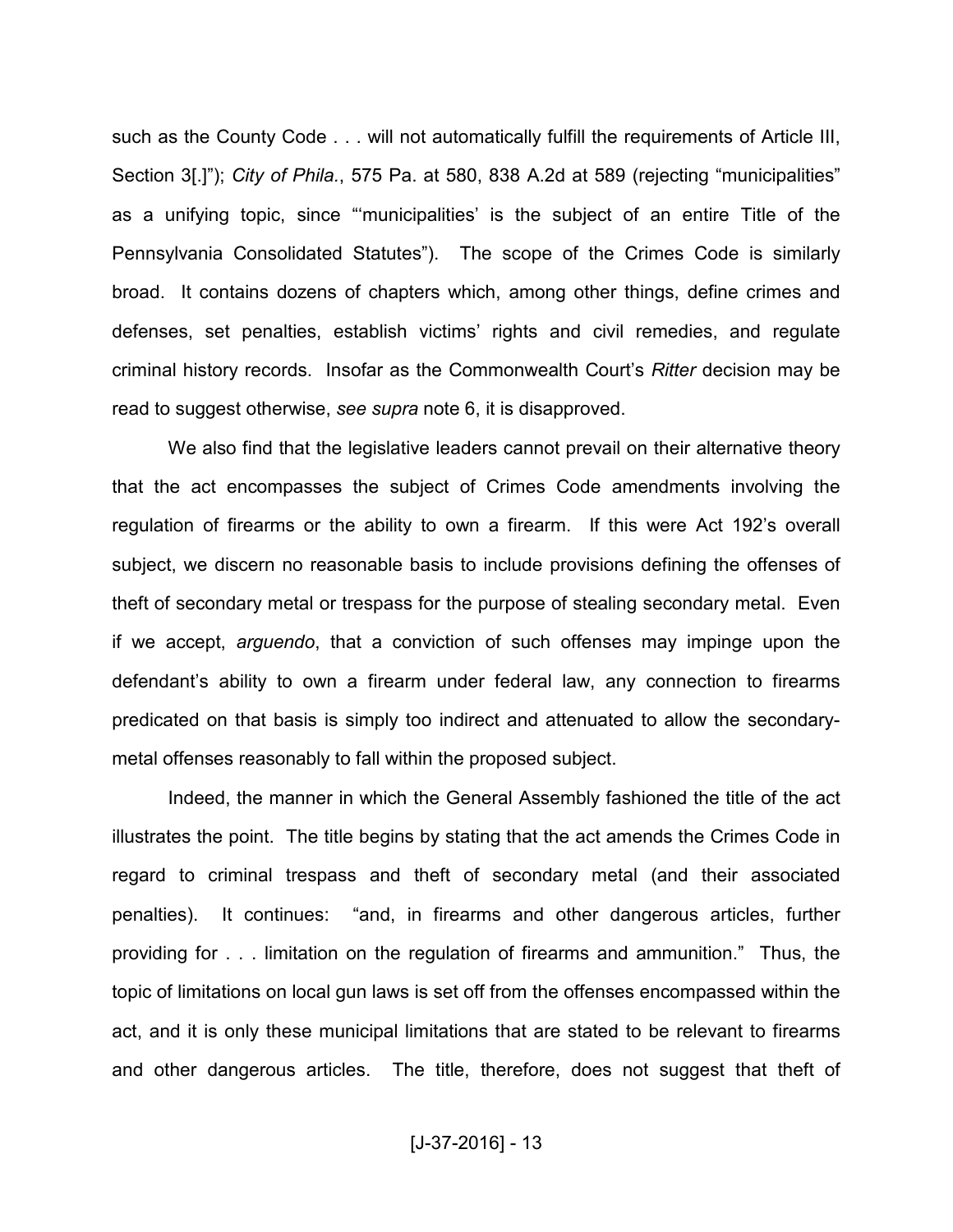secondary metal and criminal trespass to steal secondary metal were understood by the Legislature as relating in any direct way to the regulation of firearms or the ability to own a firearm.

As a final matter, we note that the above analysis is not intended to reflect a judicial evaluation of the wisdom or permissibility of legislative bargaining or dealmaking. *See generally* Gilbert, *Single Subject Rules and the Legislative Process*, 67 U. PITT. L. REV. at 829-33 (expressing that logrolling which spans multiple bills can occur and can at times be socially beneficial). Our sole concern is whether Act 192 comports with Article III, Section 3's mandate that each bill contain but one subject. For the reasons given, we hold that it does not satisfy that requirement. As the Commonwealth Court suggested, creating a civil cause of action for persons affected by local gun regulations is simply too far afield from the definition of new offenses relating to the theft of secondary metal to be considered part of one subject under Article III, Section 3.<sup>10</sup>

Based on the foregoing, Act 192 violates the single-subject rule and must be declared void in its entirety. *See, e.g.*, *Neiman*, 624 Pa. at 73-74, 84 A.3d at 615 (recognizing that, where an act violates the single-subject rule, "it would be arbitrary to preserve one set of provisions germane to one topic, and invalidate the remainder of the bill" (internal quotation marks and citation omitted)). In light of our holding, moreover, there is no need to reach Appellees' separate claim that the enactment violates the original-purpose requirement of Article III, Section 1.

The order of the Commonwealth Court is affirmed.

 $10$  With reference to Judge McCullough's dissent, one of the ongoing difficulties in this line of cases is that the maintenance of a reasonability test – in furtherance of the accordance of deference to a coordinate branch of government within its own core arena of lawmaking – necessarily yields some uncertainty as to the boundaries. These, by necessity, are continuing to be fleshed out in the cases as they arise.